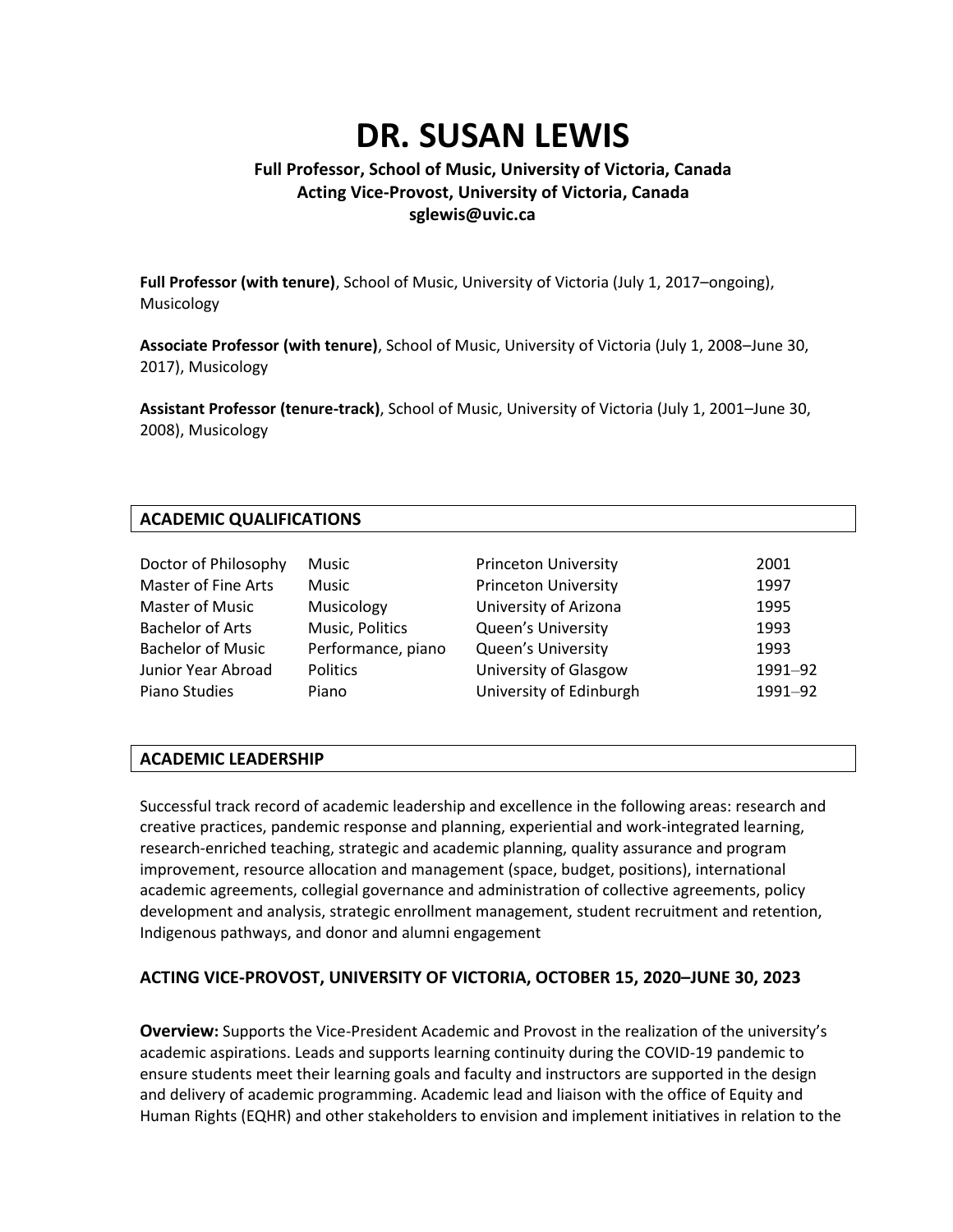University's commitment to equity, diversity and inclusion and leads progress on desired outcomes for those connected to the academic mission. Oversees the Distinguished Women's Scholars Series to bring influential and impactful women to campus to engage and inspire our communities. Leads the development of a micro-credential framework for UVic to enhance the design, offering and recognition of learning experiences.

# **ASSOCIATE VICE-PRESIDENT ACADEMIC PLANNING, UNIVERSITY OF VICTORIA, JANUARY 1, 2020–JUNE 30, 2025; ACTING ASSOCIATE VICE-PRESIDENT ACADEMIC PLANNING, UNIVERSITY OF VICTORIA, JULY 1–DECEMBER 31, 2019**

**Overview:** Ensures the quality of academic programs by coordinating major emerging academic programs, overseeing comprehensive reviews of existing academic programs, liaising with external partners on academic initiatives, and overseeing the Office of Co-operative Education and Career Services and the Division of Learning and Teaching Support and Innovation.

# **DEAN, FACULTY OF FINE ARTS, UNIVERSITY OF VICTORIA, JULY 1, 2016–DECEMBER 31, 2019**

**Overview:** Chief academic officer of the Faculty of Fine Arts, which includes the Department of Art History and Visual Studies, School of Music, Department of Theatre, Department of Writing, Department of Visual Arts, combined programs in the arts and computer science, interdisciplinary programs in film studies and interactive media, and the Studios for Integrated Media. Primary responsibility for leading a culture of excellence in teaching, research and creative practices, supporting student success, administering an operating budget of \$ 11.5 million and gifts/endowments of \$ 16.5 million, overseeing faculty and staff recruitment and career progression, developing budget and academic staffing plans, building community, and fundraising and external relations for the Faculty

# **ACTING DEAN, FACULTY OF FINE ARTS, UNIVERSITY OF VICTORIA, JULY 1, 2015-JUNE 30, 2016**

# **DIRECTOR, SCHOOL OF MUSIC, UNIVERSITY OF VICTORIA, JANUARY 1, 2013‒JUNE 30, 2015**

**Overview:** Chief academic officer responsible for strategic direction, program design and delivery to 250 majors, students in the combined music and computer science program, graduate students and 600+ students from across campus. Direct line management of fifty-five full-time faculty members, sessional instructors, music performance instructors, and professional and support staff. Primary responsibility for leading a culture of innovation in research and creative practices; administering an operating budget of \$ 3.2 million; leading faculty recruitment, enrollment management, and student success; building relationships with donors and community partners; and fostering an inclusive learning environment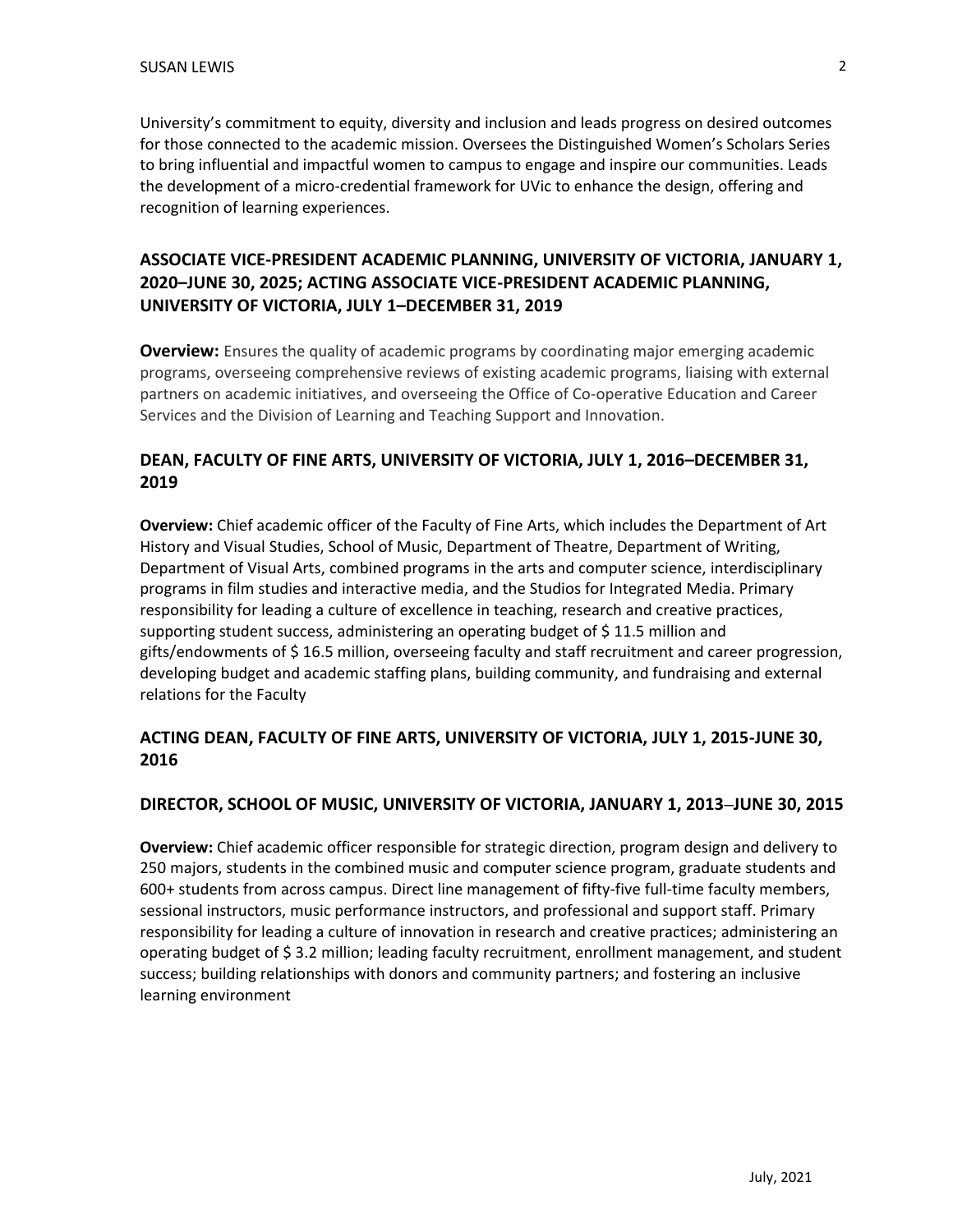#### **RESEARCH PROFILE AND ACCOMPLISHMENTS**

#### **MAJOR AREAS OF RESEARCH**

- higher education in music
- music history and cultural studies
- arts and technology
- digital bibliography and music reference
- European and global music of the sixteenth through eighteenth centuries
- history of the music print and publishing industry

#### **GRANTS, AWARDS, AND FELLOWSHIPS**

SSHRC Insight Grant (principal investigator), 2012–2016, \$ 50,288 Project: Claudio Monteverdi, A Research and Information Guide

SSHRC Standard Research Grant (principal investigator), 2009–2012, \$ 28,797 Project: The Madrigal, A Research and Information Guide

Research Fellow at the Helen Riaboff Whiteley Center, University of Washington, 2006, 2008, 2009, 2013, 2014

Herzog August Bibliothek (Wolfenbüttel, Germany), Scholarly Fellowship, 2005

Renaissance Society of America, Summer Research Grant, 2001, \$ 2000 USD, project on music in Copenhagen from the Reformation to the Age of Absolutism, 1536-1660

American Musicological Society, AMS 50 Dissertation Fellowship, 2000–2001

Rolf and Ursula Schneider-Stiftung, Herzog August Bibliothek (Wolfenbüttel, Germany), 2000

Social Sciences and Humanities Research Council, Doctoral Fellowship, 1998–1999

Queen's University Marty Memorial Scholarship for Women Alumni, 1998–1999

Princeton University, Naumberg Fellowship, 1995–2000

University of Arizona, Scholarship and Teaching Assistantship, 1993–1995

Queen's University, Medal in Music for Highest in Degree Standing, 1993

University of Glasgow/Queen's University Exchange Scholarship, 1991–92

Queen's University Scholarship, 1989–92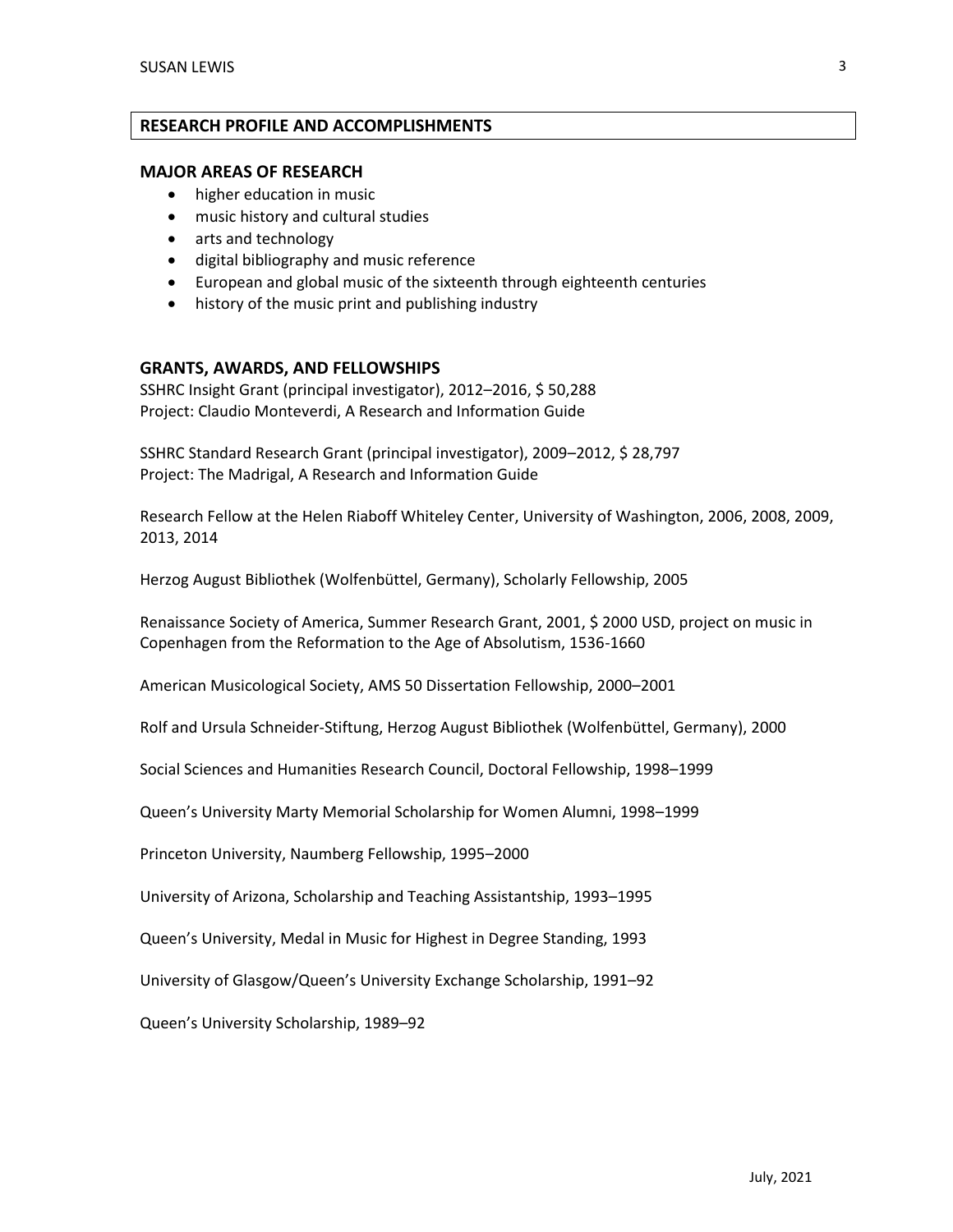#### **INTERNAL COMPETITIVE GRANTS**

Internal Research Grant, SSHRC Top-Up Grant, University of Victoria, 2009–2011, \$ 1700 Project: The Madrigal: A Research and Information Guide

Internal Research Grant, SSHRC General Grant, University of Victoria, 2008–2009, \$ 3432 Project: The Madrigal: A Research and Information Guide

Internal Research Grant – SSHRC Prep Grant, University of Victoria, 2008–2009, \$ 1000

Internal Research Grant, SSHRC General Grant, University of Victoria, 2007–2008, \$ 4000 Project: The Madrigal: A Research and Information Guide

Internal Research Grant, SSHRC General Grant, University of Victoria, 2005–2006, \$ 3928 Project: German Editors of Italian Music, 1570-1640

Internal Research Grant, SSHRC General Grant, University of Victoria, 2004–2005, \$ 3923 Project: The Madrigal in the Print World of Northern Europe

Internal Research Grant, SSHRC Prep Grant, University of Victoria, 2004–2005, \$ 2500

Internal Research Grant, SSHRC General Grant, University of Victoria, 2003–2004, \$ 2790 Project: Editing Music in Renaissance Germany

Internal Research Grant, SSHRC General Grant, University of Victoria, 2002–2003, \$ 7000 Project: *Italia* Abroad: The Madrigal in Northern Europe, 1550-1650

#### **CURRENT MEMBERSHIP IN PROFESSIONAL ORGANIZATIONS**

Society for College and University Planning Canadian Association of Fine Arts Deans, Member-at-Large, Executive Board, 2018–2019 Council of Colleges of Arts and Sciences American Musicological Society MusCan (Canadian University Music Society) Renaissance Society of America

#### **OFFICES HELD IN PROFESSIONAL ASSOCIATIONS**

Member, Editorial Board, *Journal of the American Musicological Society*, 2015–2018 Nominating Committee, MusCan (Canadian University Music Society), 2016 Advisory Board Member, Victoria Conservatory of Music, Post-Secondary Program Advisory Committee, 2015–

Program Committee, MusCan (Canadian University Music Society), Congress 2015 Treasurer, Society for Seventeenth Century Music, 2009–2012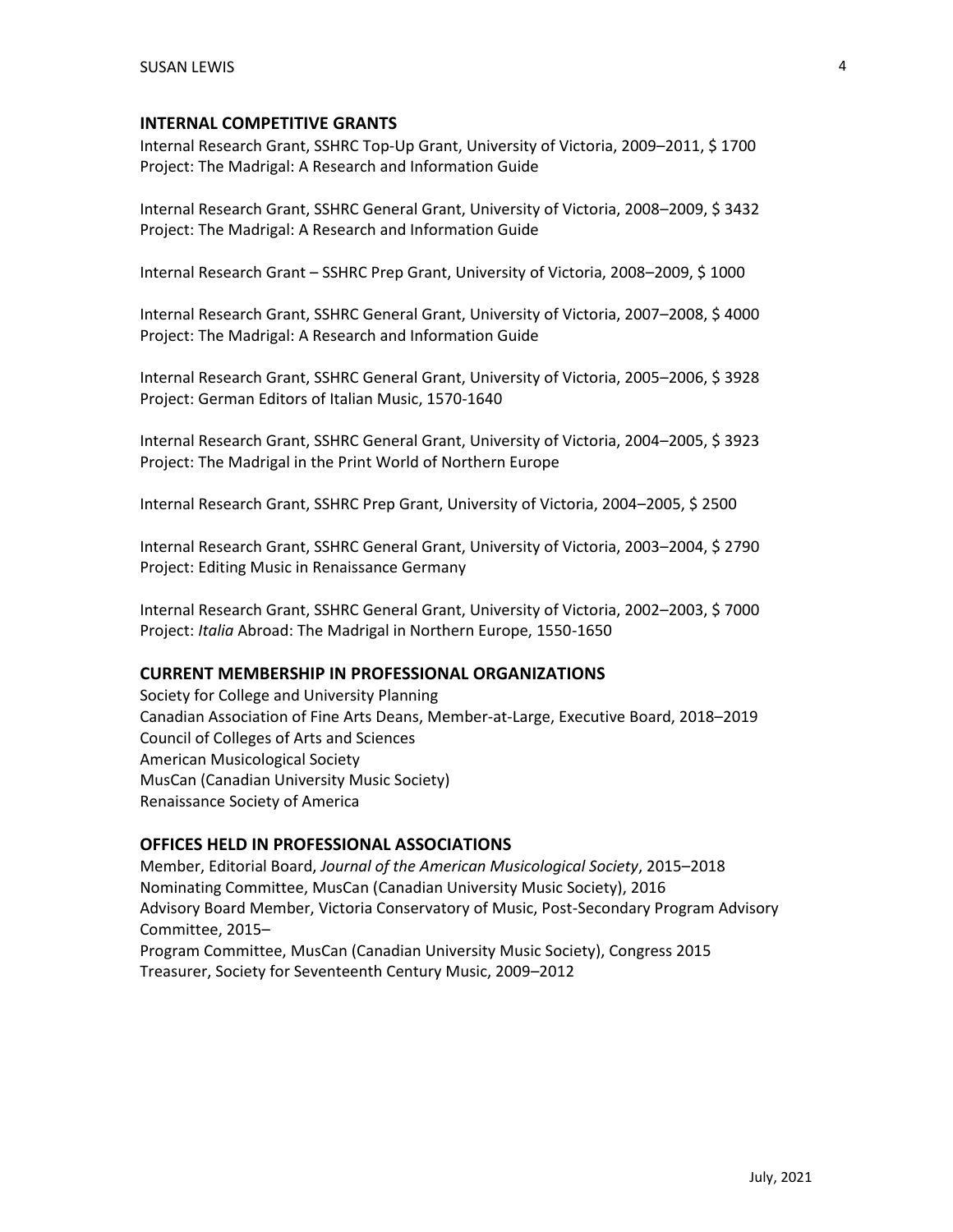# **PUBLICATIONS (all sole authored unless indicated otherwise)**

#### **CURRENT PROJECT**

*Music and Gardens in Early Modern Europe. Monograph – in progress.* 

*Music and Gardens in Early Modern Europe* probes the new directions in Italian garden design and function of the sixteenth century: the distinction between the formal garden and the *locus amoenus*  or pleasure garden, the formation of scientific gardens dedicated to botanical studies, the creation of elaborate princely gardens, and the role of garden aesthetics and rhetoric in culture and the arts. The study argues that a common aesthetic language governed the creation of gardens and the production and marketing of Italian madrigals, canzonettas, and *canzoni alla napolitana*.

# **BOOKS**

Susan Lewis and Maria Virginia Acuña, *Claudio Monteverdi: A Research and Information Guide*. New York: Routledge Press, 2018. 242pp. ISBN 978–0415837330. https://www.routledge.com/Claudio-Monteverdi-A-Research-and-Information-Guide/Lewis-Acuna/p/book/9780367867270

*Music in the Baroque World: History*, *Culture and Performance*. New York: Routledge Press, September, 2015. 396pp. ISBN 978‒0415842761. https://www.routledge.com/Music-in-the-Baroque-World-History-Culture-and-Performance/Hammond/p/book/9780415842761

*The Madrigal: A Research and Information Guide*. New York: Routledge Press, 2011. 374pp. ISBN 978–0415801027. https://www.routledge.com/The-Madrigal-A-Research-and-Information-Guide/Hammond/p/book/9780415801027

*Editing Music in Early Modern Germany.* Aldershot: Ashgate, 2007. 290pp. ISBN 0754655733. [https://www.routledge.com/Editing-Music-in-Early-Modern-](https://www.routledge.com/Editing-Music-in-Early-Modern-Germany/Hammond/p/book/9781138265127)[Germany/Hammond/p/book/9781138265127](https://www.routledge.com/Editing-Music-in-Early-Modern-Germany/Hammond/p/book/9781138265127)

*Shortlisted for the Lewis Lockwood Award 2008 from the American Musicological Society for a book of exceptional merit published by an early career scholar.* Reviewed in the *Journal of Seventeenth-Century Music* 16/1 (2010); *Music Library Association Notes* 65/3 (March, 2009); *German History* 27/4 (October, 2009); *Renaissance Quarterly* 62/1 (2009); and *Fontes Artis Musicae* 56/4 (October– December, 2009

#### **BOOK CHAPTERS**

Chapter on "Historiography" for the volume *Claudio Monteverdi in Context*, ed. Massimo Ossi. Cambridge University Press. Chapter due September, 2021.

"Valentin Haussmann as Poet, Composer, and Translator." In *"Teutsche Liedlein" des 16. Jahrhunderts*, eds. Frederique Renno, Achim Aurnhammer, and Susanne Rode-Breymann, pp. 233―47. Wolfenbütteler Abhandlungen zur Renaissanceforschung, 35. Wiesbaden: Harrassowitz, 2018.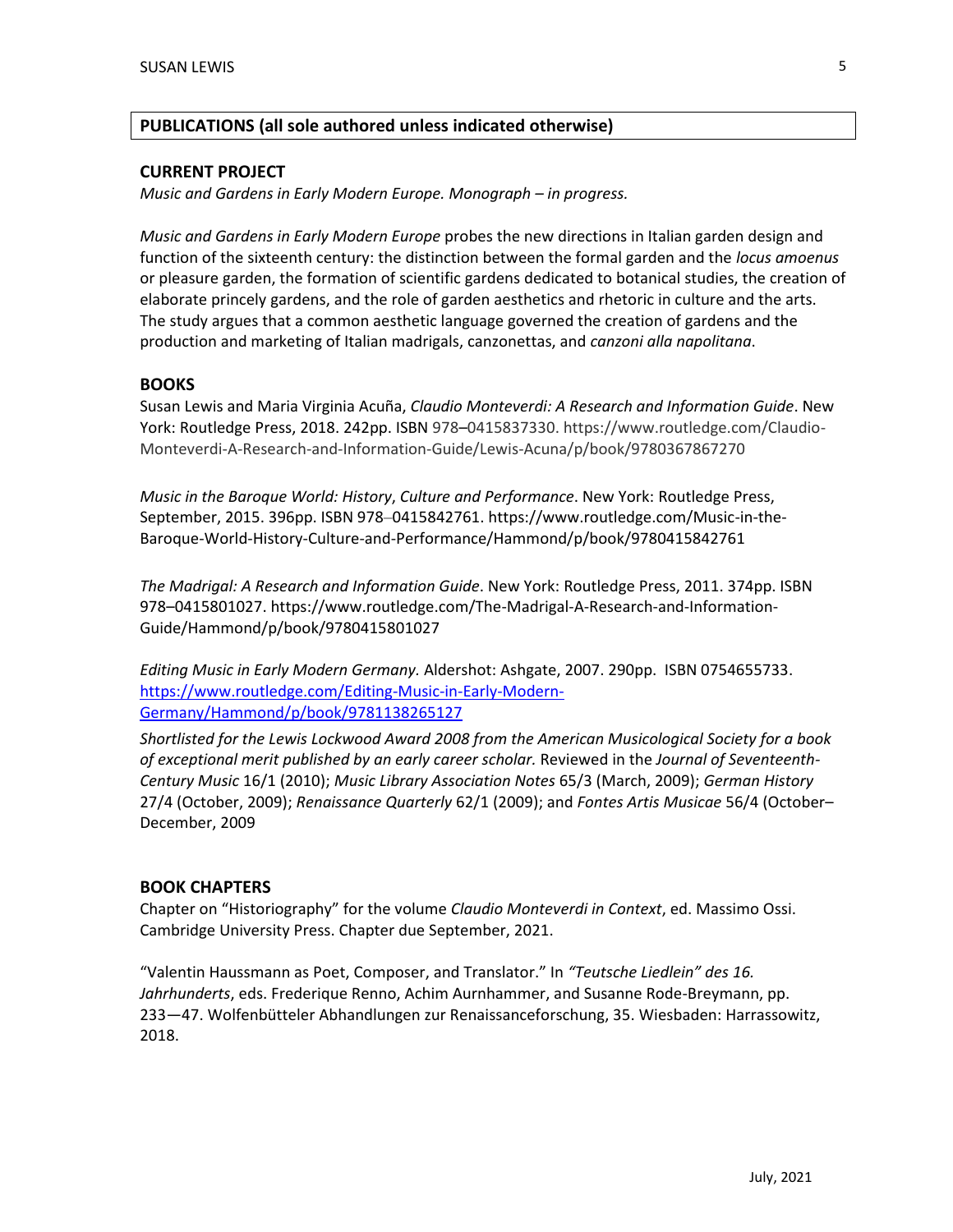# **BOOK CHAPTERS -** *continued*

"Danish diplomacy and the dedication of Giardino novo II (1606) to King James I, Susan Lewis-Hammond." In *Sources and the Circulation of Renaissance Music: A Library of Essays on Renaissance Music*, ed. Mary S. Lewis, pp. 183‒92. Farnham: Ashgate, 2012.

"Renaissance Venice as a Musical Model for Copenhagen." In *City Limits: Perspectives on the Historical European City*, ed. by Glenn Clark, Judith Owens, and Greg T. Smith, pp. 88–105. Montreal: McGill-Queen's University Press, 2010.

"Editing Italian Music for Lutheran Germany." In *Orthodoxies and Heterodoxies in Early Modern German Culture: Order and Creativity*, *1550–1750*, ed. by Randolph C. Head and Daniel Christensen, pp. 117–37. Leiden: Brill Press, 2007.

## **PEER-REVIEWED JOURNAL ARTICLES**

"To Sing or not to Sing? Music and the Religious Experience between 1500 and 1700." *The International Journal of Religion and Spirituality in Society*. Volume 3/3 (Spring 2014): 67‒76.

"Selling the Madrigal: Pierre Phalèse and the Four 'Antwerp Anthologies'." *Yearbook of the Alamire Foundation* 6 (2008): 225–52.

"Italian Music and Christian IV's Urban Agenda for Copenhagen." *Scandinavian Studies* 77/3 (2005): 365–82.

"Pierre Phalèse as Music Editor: *Musica divina* (1583)." *Fontes artis musicae* 51/1 (2004): 84–100.

"Danish Diplomacy and the Dedication of *Giardino novo II* (1606) to King James I." *Danish Yearbook of Musicology* 28 (2001): 9–18.

#### **REVIEWER/REFEREE for Presses, Journals and Granting Agencies**

Fulbright Adjudication Committee (Humanities and Fine Arts), 2018-2020 Austrian Science Fund, Humanities and Social Sciences Social Sciences and Humanities Research Council of Canada The Peter Wall Institute for Advanced Studies at the University of British Columbia Herzog August Bibliothek (Wolfenbüttel, Germany) *Early Music History Journal of Musicology The International Journal of Religion and Spirituality in Society Music and Letters* Prentice Hall Taylor and Francis Group

#### **PROFESSIONAL SERVICE AND COMMUNITY BUILDING**

#### **Program Reviews**

External Reviewer, University of Waterloo, Canada, 2021 External Reviewer, Faculty of Music, University of Toronto, 2021 External Reviewer, Music programs at Douglas College, 2016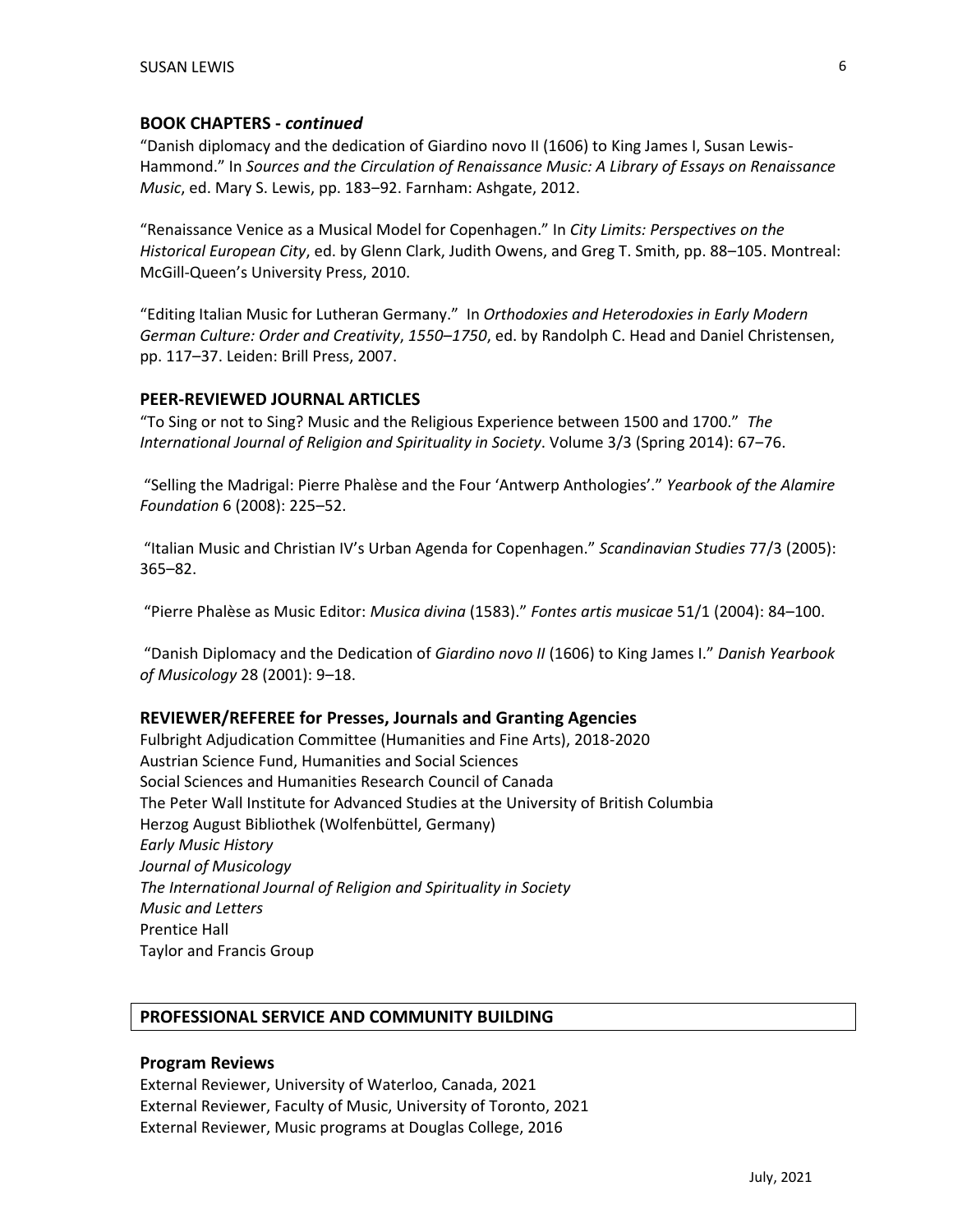#### **Program Reviews -** *continued*

External Reviewer, Institutional Quality Assurance Process, Carleton University, Cyclical Review of the Programs in Music, 2015 Academic Program Review, Review Committee, Dept. of Pacific and Asian Studies, 2015 Academic Program Review, Review Committee, Dept. of Germanic and Slavic Studies, 2010

#### **Consortium of BC Colleges and Universities**

Host Institution, British Columbia Post-Secondary Music Forum, University of Victoria, May, 2015 Presenter, BC Post-Secondary Music Forum, Victoria Conservatory of Music, May 2013

#### **Membership on Arts-Based Community Boards**

Chair, Scholarship Committee, Early Music Society of the Islands, 2005–2006 Member, Artistic Committee, Early Music Society of the Islands, 2005–2006 Member, Board of Directors, Early Music Society of the Islands, 2003–2005

#### **Addresses to Arts and Community Groups (selected)**

Welcoming remarks and professional addresses for student orientations, alumni relations and donor events, research and creative symposia (over 30 engagements per year as Dean of Fine Arts)

Moderator, *All the Rage: Art in Conflict Zones*. *Ideafest*, University of Victoria, March, 2016

Presenter, "Early Music in UVic's Special Collections and Archives." *Treasures & Tea*, UVic Libraries, University of Victoria, November, 2015

Panel Chair, "Testing 1-2-3: New Approaches to Music Courses in the 21<sup>st</sup> Century." *Ideafest*, University of Victoria, March, 2015

Leader, Wellness Day, School of Music, University of Victoria, February, 2015, 2014

Panelist, Community Living British Columbia and Steps Forward - Inclusive Post-Secondary Education. Victoria, January, 2015

Presenter, "Is Religious Music Different from Secular Music? And Does it Matter?" Victoria Secular Humanist Association. Victoria, November, 2013

Presenter, "Claudio Monteverdi's *1610 Vespers*." Pre-Concert talk for Victoria Philharmonic Society. St. Andrew's Church. Victoria, June, 2013

Presenter, "Claudio Monteverdi." Victoria Philharmonic Society. Victoria, February, 2013

# **CONFERENCE PRESENTATIONS, KEYNOTES AND ADDRESSES (50 career total; last 10 years below; full listing available upon request)**

Presenter, "Musical Gardens and the Senses in Renaissance Italy." Renaissance Society of America. Toronto, March, 2019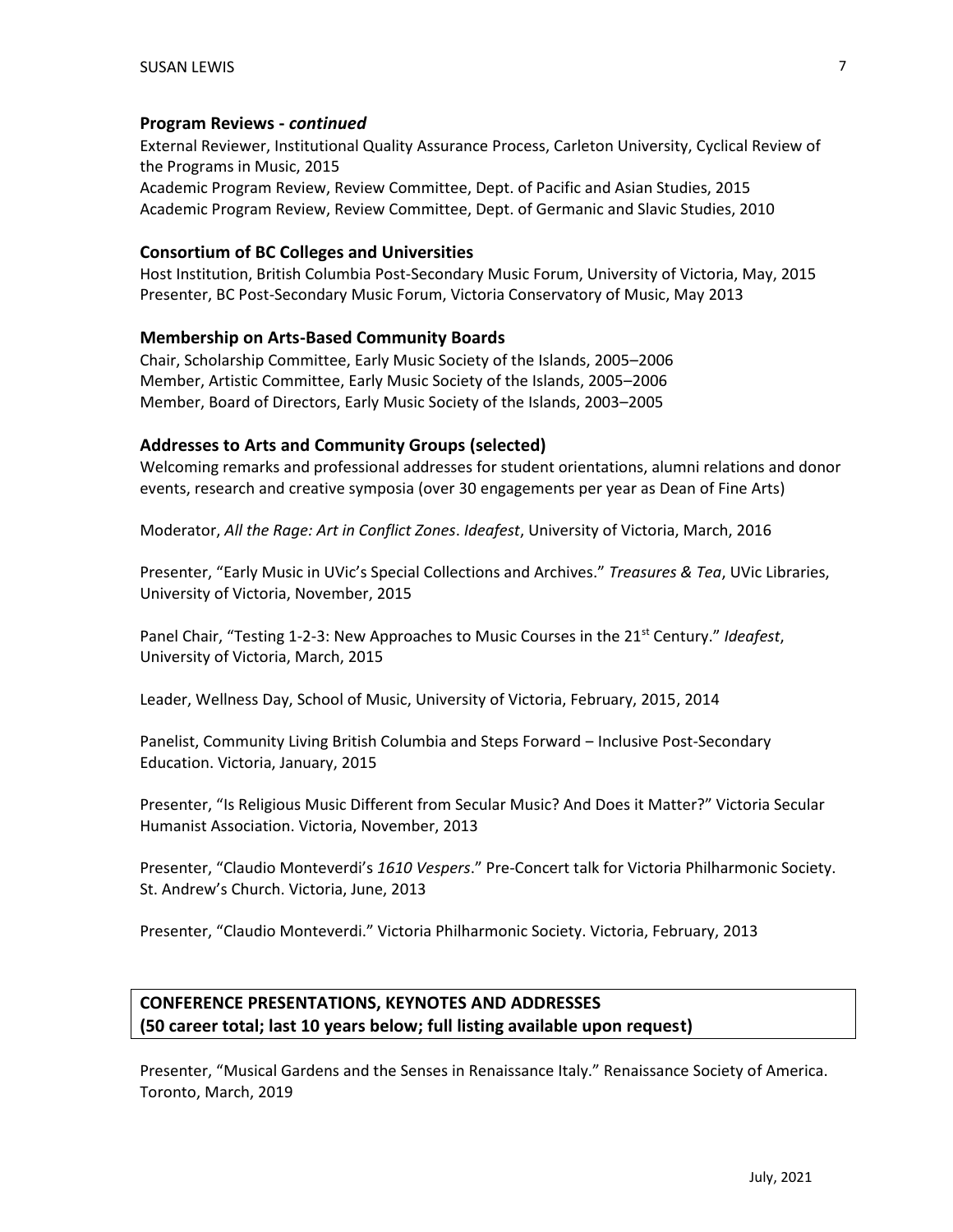## **CONFERENCE PRESENTATIONS, KEYNOTES AND ADDRESSES -** *continued*

Presenter, "College-University Partnerships." Canadian Association of Fine Arts Deans/International Council of Fine Arts Deans. Halifax, October, 2017

Presenter, "A Feast for the Senses: The Use of Culinary Rhetoric in Music Books of the Seventeenth Century." Annual meeting of the American Musicological Society. Vancouver, November, 2016

Presenter, "Lost in Translations: Valentin Haussmann as Poet, Composer, and Translator of Italian Music for German Audiences." Sixteenth-Century Studies Conference. Vancouver, October, 2015 Also presented at the annual meeting of the Canadian Society for Renaissance Studies, 2015 Congress of the Humanities and Social Sciences. Ottawa, June 2015

Presenter, "Moving the Learning Outcomes Project Forward in Your Department: Sharing Strategies, Documenting Positive Benefits and Exploring Assessment." *Let's Talk about Teaching* conference. University of Victoria, September, 2015

Presenter with Bradley Pickard (doctoral supervisee), "Searching for Claudio Monteverdi in Cyberspace: Digital Bibliography and Early Music." Faculty Research Symposium, Department of Art History and Visual Studies. University of Victoria, February, 2015

Presenter, "Valentin Haussmann as Poet, Composer, and Translator." Renaissance-Arbeitskreises [Renaissance Working Group] of the Herzog-August-Bibliothek. Wolfenbüttel, Germany, October, 2014

Presenter, "Career Paths for Bachelor of Music Graduates." In session "What is the Value of a Bachelor of Music Degree?" Canadian University Music Society (MusCan), Brock University, ON, May, 2014

Presenter, "To Sing or not to Sing? Music and the Religious Experience before 1700," International Conference on Religion and Spirituality in Society, Tempe, AZ, March, 2013

Chair, "Wagner: Considering *Tristan*." 23rd Annual Pacific Northwest Music Graduate Student Conference. University of Victoria. February, 2013

Presenter, "Searching for Monteverdi in Cyberspace." Annual meeting of the Music Library Association, San Jose, CA, February, 2013

# **TEACHING EXCELLENCE**

#### **INTERNAL COMPETITIVE GRANTS**

Implementing Curricular Review Recommendations Grant, Learning and Teaching Centre, University of Victoria, \$ 5000.00

Project: Building on Strengths: Implementing Program Goals for the Bachelor of Music Degree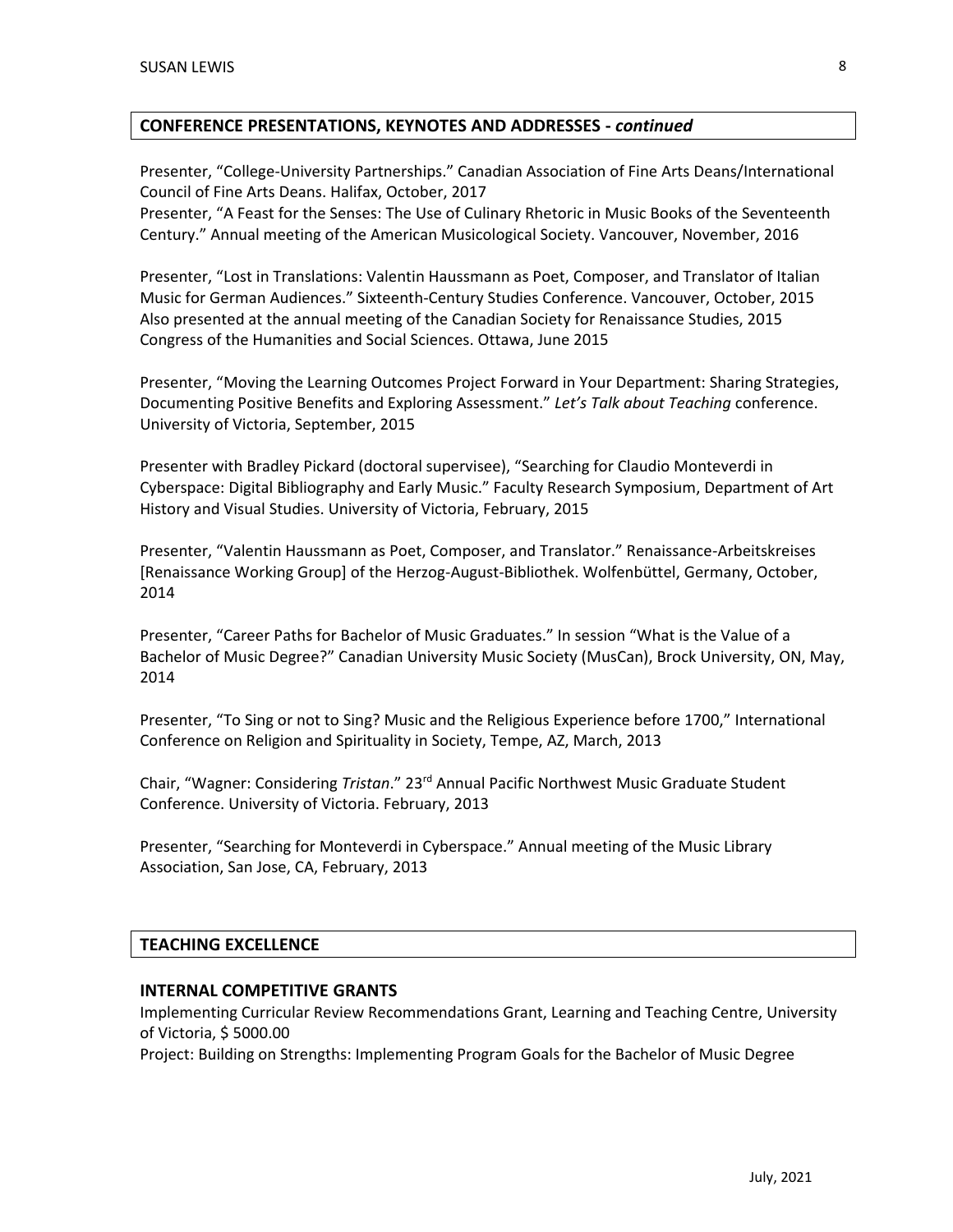# **COURSES DEVELOPED AND TAUGHT**

Developed and implemented twenty-one courses for 800+ undergraduate and MA/MMus/PhD students that explore the relationships of text, movement, and sound; promote cultural and technological learning outcomes; and mobilize digital media to strengthen Canadian culture and identity

## **Student Advising**

- Mentorship, consultation, problem diagnosis and solving, and intervention with students who are struggling in the program, facing mental health and medical challenges;
- Consultation and collaborative problem-solving with instructors and students

# **Graduate Supervision, Employment and Training**

- Employed and supervised six graduate research assistants funded by two multi-year SSHRC grants and internal research grants
- Supervised two completed doctoral degree, nine completed master's degrees and service on supervisory committees for a further ten completed graduate degrees (MMus, MA, Art History and Visual Studies, Interdisciplinary and PhD)
- Faculty supervisor for *Musicological Explorations* (2004, 2006, 2008, 2010, 2014), an online journal edited and produced by graduate students in music
- Supervised three Graduate Teaching Assistant Coordinators (TAC)
- Supervised fourteen graduate teaching assistants for the first year of the undergraduate music history core curriculum (MUS 120A-MUS 120B), one TA for the music guest speaker/artist series, and one TA for an early music ensemble
- Recital adjudication for graduate MMus students and external examiner for two completed master's degrees in the Departments of English and History

# **ACADEMIC GOVERNANCE**

#### **Presentations Related to Academic Leadership and University Governance**

Panelist, "Mentorship and Succession Planning" University of Victoria, 2019 Panelist, "Tenure and Promotion" University of Victoria, 2018 Presenter, "Essentials for Career Success for New Faculty" University of Victoria, BC, 2014, 2016 Panelist, "How to be an Effective Member of Senate," Senate Orientation, University of Victoria, 2007, 2008, 2012, 2013, 2014 Presenter, "New Academic Leaders Retreat." University of Victoria, 2014 Panelist, Roles & Responsibilities of Senators, Vancouver Island University Senate Retreat, Duncan, BC, 2012

#### **University Level**

COVID-19 Transition Team, Co-Chair, 2020- COVID-19 Advisory Group for the Vice-President Academic and Provost, Chair, 2020- Deans' Council, 2015- Integrated Planning Committee, 2019- Vice-Chair, University Senate, 2018-2019 Chair, Senate Committee on Planning, 2019